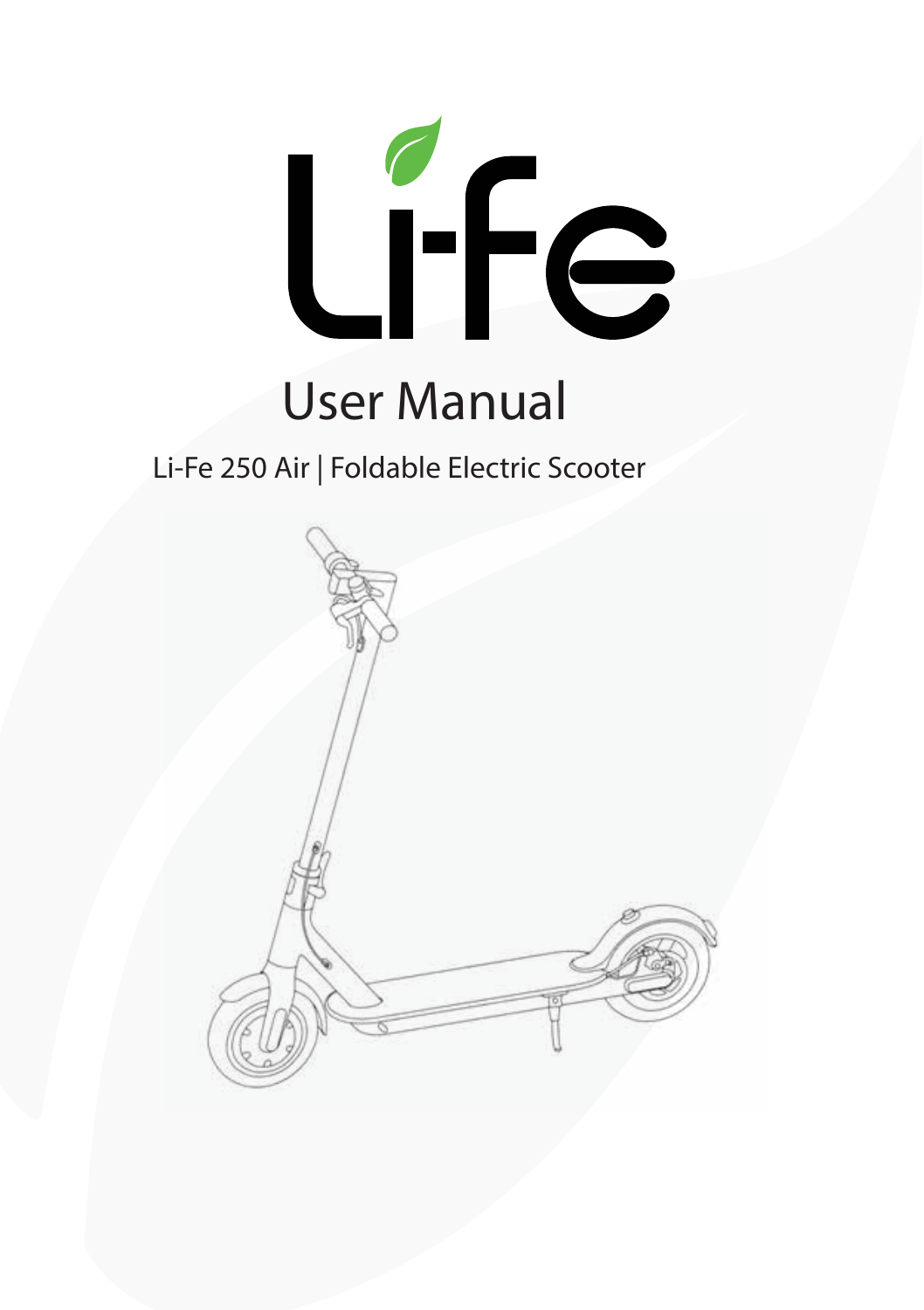# **Contents**

| 1. Your Scooter & Accessories $2 - 2 - 2 - 2 = 2$ Page. 02                          |  |
|-------------------------------------------------------------------------------------|--|
|                                                                                     |  |
| 3. Assembling_ _ _ _ _ _ _ _ _ _ _ _ _ _ _ _ _ _ Page. 04                           |  |
|                                                                                     |  |
|                                                                                     |  |
| 6. Safety Recommendations $\Box$ $\Box$ $\Box$ $\Box$ $\Box$ $\Box$ $\Box$ Page. 06 |  |
| 7. Folding & Transportation_ $-$ - - - - - - - - - Page. 06                         |  |
| 8. Daily Maintenance and Storage_ _ _ _ _ _ _ _ Page. 07                            |  |
|                                                                                     |  |
|                                                                                     |  |

**Got a question? Contact us on support@tgc.bike**

Contact: support@tgc bike www.tgc.bike Helpline: 0121-748-8017

**NOTE:** 

All our scooters are fitted with **a "push-start" safety feature, this means the scooter must be travelling at 3kmh+ before the throttle will activate**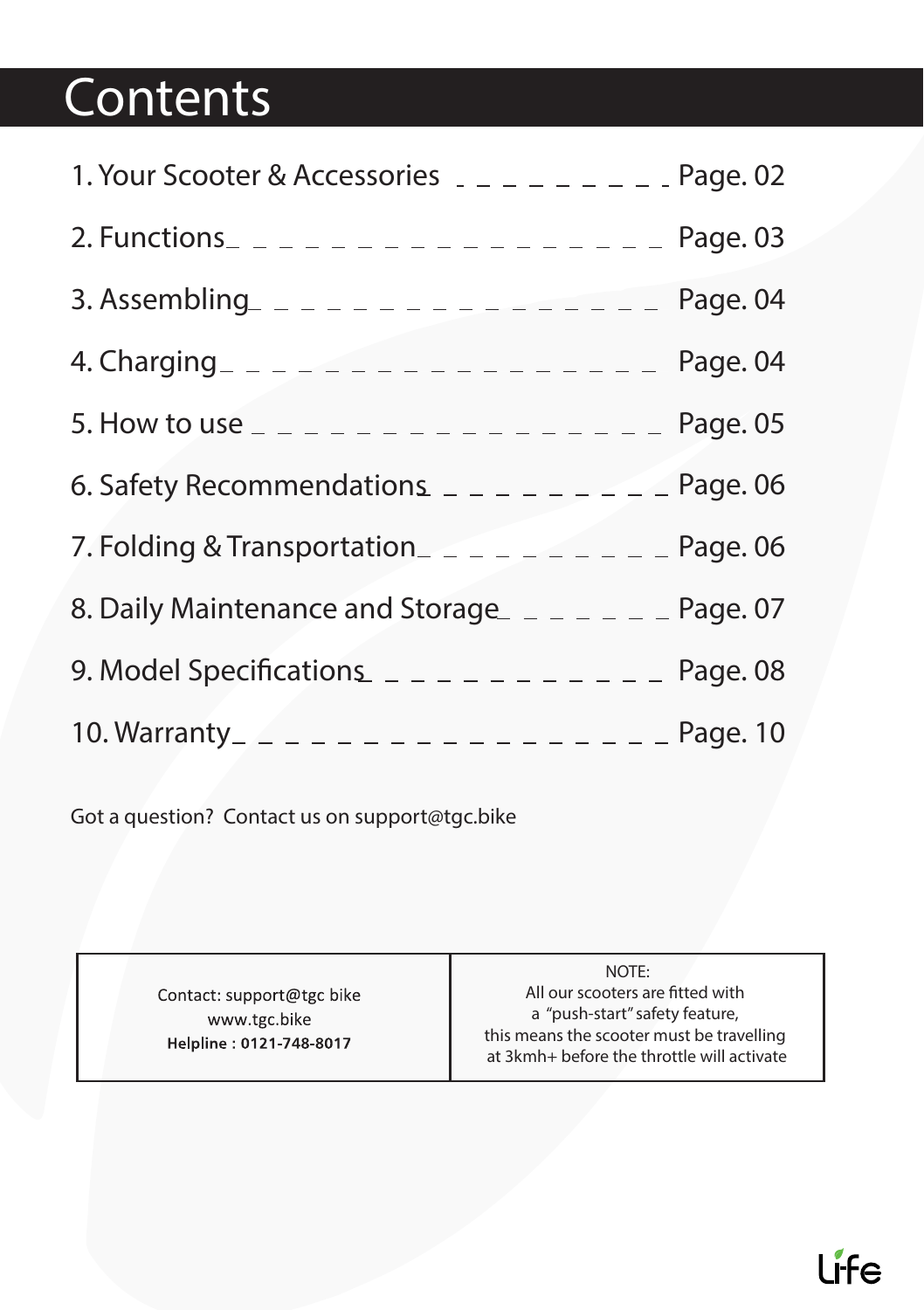# I. Your Scooter & Accessories



### **Accessories**



 $L_f^f \in 02$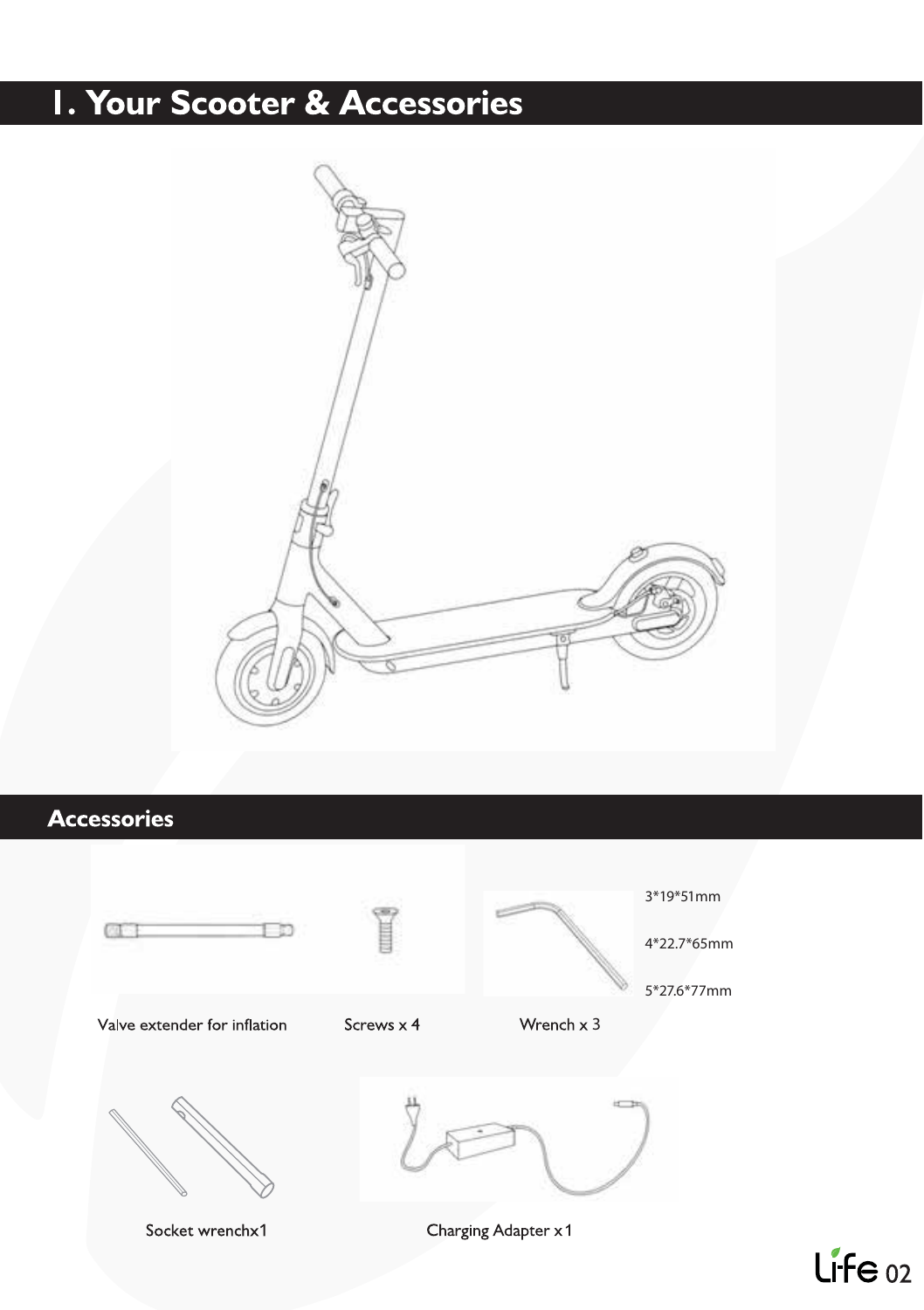# **2. Functions**



### **Mode Indicators**



1. To turn power on/off, press the switch for 1 second.

2. To turn the front and rear light on/off, quick press the switch twice. 3. To select different speed levels, short press the switch. The different gears with their corresponding speeds are listed in the table as below:

| Speed gear | Speed range |
|------------|-------------|
|            | $0-6$ km/h  |
|            | 7-15km/h    |
|            | 15-25km/h   |

Battery indicator: there is total 4 LEDS indicating a level of battery.

If all 4 LEDS are lit,a battery level is 70%-100%;

if 3 LEDS are lit, battery level is 50%-69%;

if 2 LEDs are lit, battery level is 10%- 30%.

If 1 LED is lit, the battery level is less than 10%, please charge the product.

**4.** Your scooter is tted with a rear brake light which will illuminate automatically whenever you pull the brake lever.

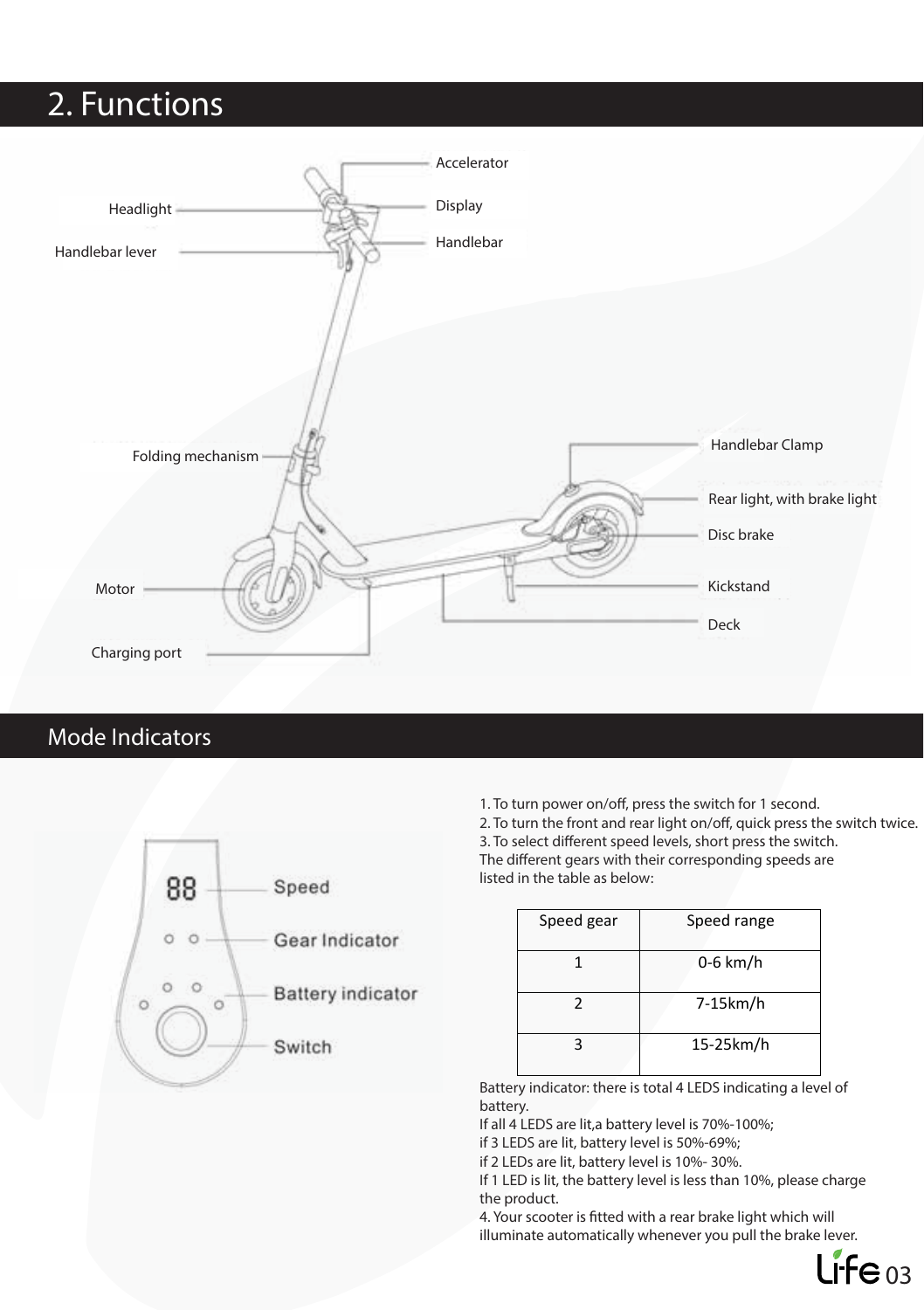# **3. Assembling your scooter**



**1.** Unfold the handlebar stem and lock lever into place.



**3.** Using the allen key supplied tighten the screws to secure handlebars in stem.

# **4. Charging the scooter**



Open the cover

connect the charger close the cover



**2.** Insert handlebars taking care not to snag cables



4. Test the power switch after finish assembling

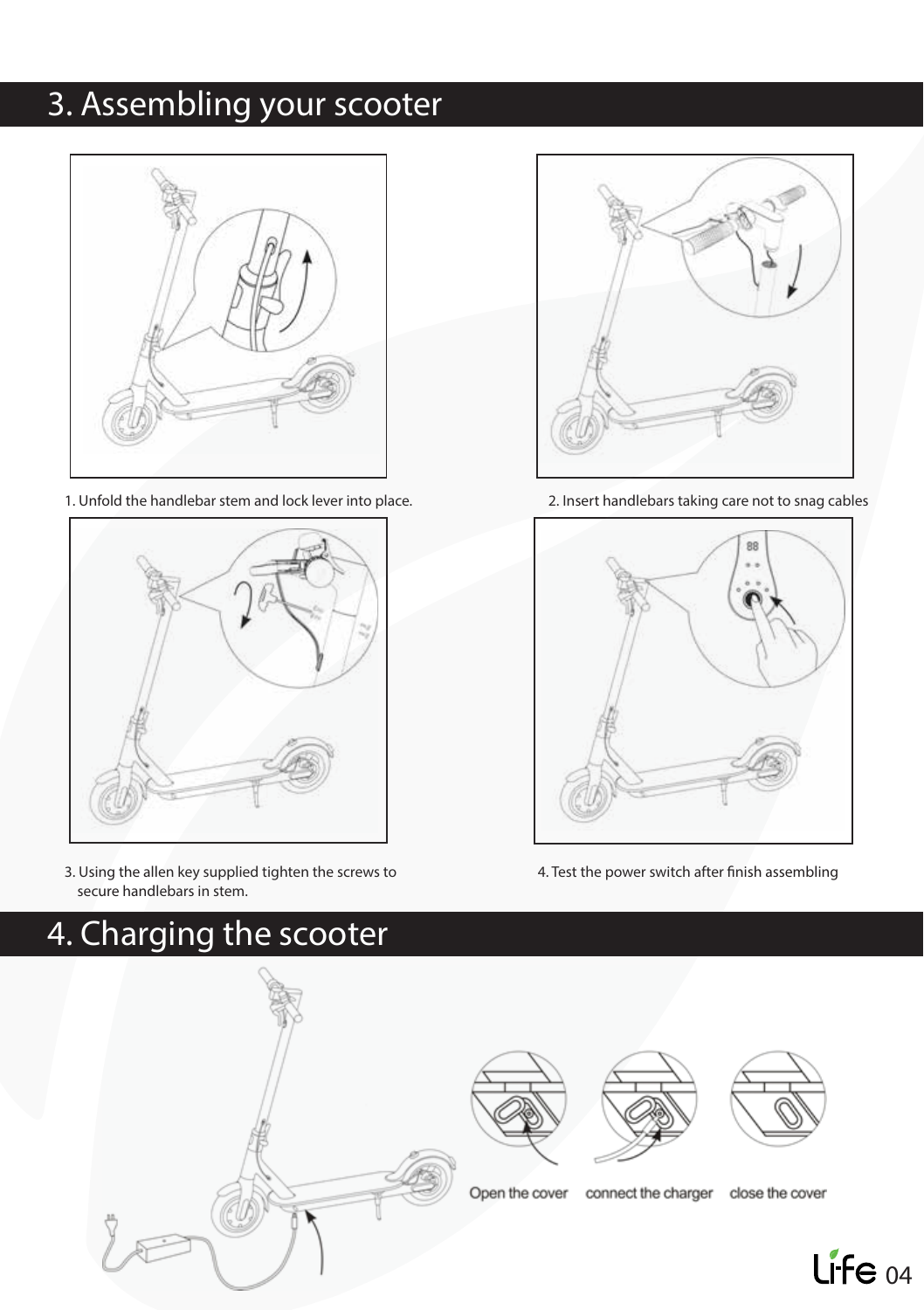### **5. How to use**







**4.** Release accelerator button to slow down. Energy recovery systems will then operate to also help slow you down. Pull the brake lever if you need to slow down quickly.



PLEASE WEAR PROTECTIVE GEAR 1. Power on and check the battery LED



**2.** Stand with one leg rmly on the ground **3.** Gently push yourself to start moving and gradually push the accelerator. (Motor will only accelerate when the scooter is travelling beyond 3km/h)



**5.** To steer, lean very slightly into the corner and turn the handlebars slightly – be aware of sensitive steering.

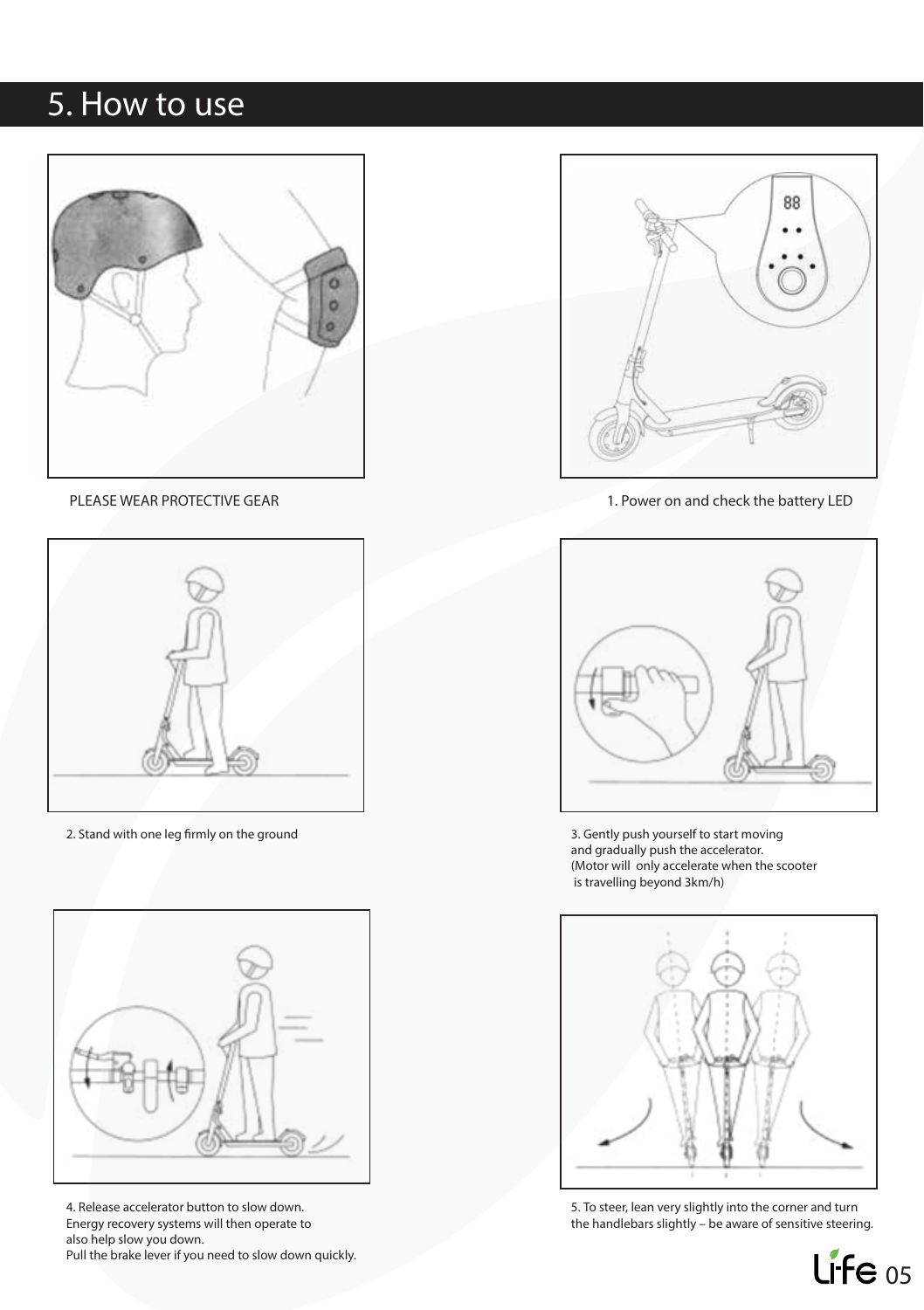## **6. Safety Instructions**



### **Avoid safety Hazards**

**1** It is not recommended to use your scooter in the rain

**2** It is recommend to slightly bend your knees to better absorb bumps in the road. If you are travelling on a rough road reduce your speed to remain in control at all times

**3 Slow down when entering confined spaces** 

**4** Please do not add speed when descending a hill

**5** While walking with a scooter, do not press the accelerator

**6** When riding, take care to avoid obstacles

7 Keep two feet on the scooter at all times (apart from set-off)

**8** Please do not hang rucksacks and other heavy objects on handlebars

**9** Currently it is illegal to use this scooter on public highways, bridleways and footpaths. Electric scooters should only be used on private land with permission from the land owner. Please check local legislation in your area for updates

### **7. Fold & Transportation**

### **Folding**



Make sure your scooter is switched off. To fold; hold the handlebar stem, loosen the lock-lever and gently lower the handlebar stem. There is a latch on the rear mudguard to securely fasten the handlebars to for carrying. To unfold; disconnect the handlebars from the rear mudguard latch, lift stem into upright position and push lock-lever into place.

### **Transportation**





**Do not carry your scooter using the mudguards**

Your scooter is easy to carry, but ensure the handlebar is securely fastened to rear mudguard latch before doing so

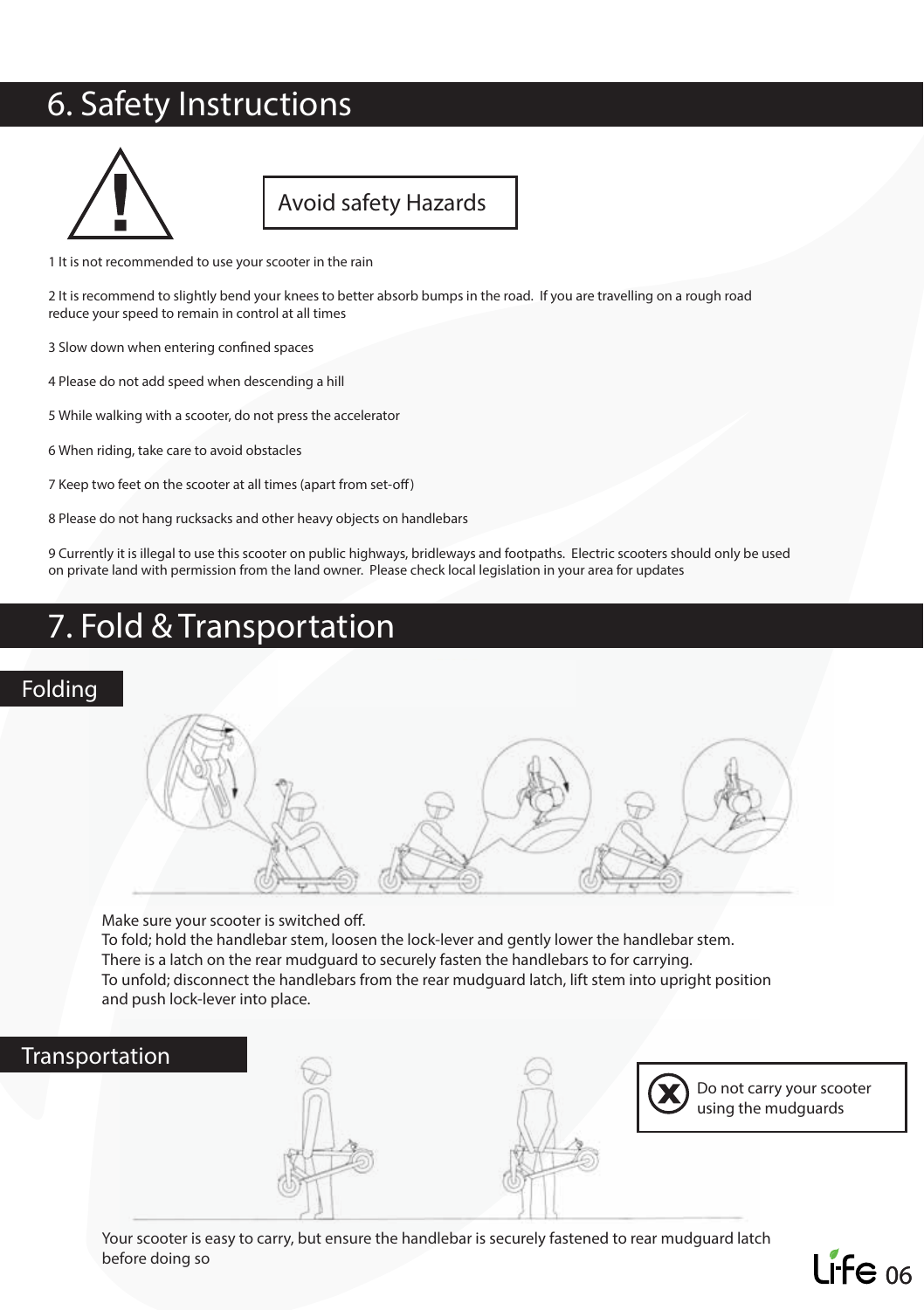# **8. Care & Storage**

### **Clean and store Scooter**

- •Ensure your scooter is turned OFF.
- •Clean your scooter using a damp cloth and non-abrasive cleaners only.
- •If you scratch any plastic parts of your scooter, you can gently rub with sandpaper to help smooth the surface.
- •**Do not** use a pressure washer on any part of the scooter.
- •Store your scooter in a secure, dry and sheltered area and out of direct sunlight.
- •**Do not** leave your scooter outside, in the rain or in damp areas.

**WARNING : Do not use alcohol, petrol,kerosene or other corrosive solutions, volatile chemical solvents to clean the scooter.** 

**Otherwise, it will cause serious damage to the scooter body and can disrupt a structure of internal elements.** 

**Ensure power socket is covered at all times to avoid water/moisture/dirt penetrating the socket.**

### **Maintenance of Your Scooter`s Battery**

- **Do not** use batteries from other brands in order to avoid a dangerous situation;
- **Do not** open or disassemble the battery to prevent electric shock. Avoid contact with metal objects to prevent an occurrence of a short circuit. Otherwise, the battery may have malfunction or can injure the user;
- It is recommended to use an AC adapter that comes in original configuration of the device to prevent an occurrence of an accident or fire of the vehicle;
- Improper disposal of used batteries and accumulators is the cause of severe environmental pollution. Please dispose of batteries in accordance with local laws. Please do not dispose of batteries together with food waste. Let's help protect the environment together!
- After each use of the scooter, charge the battery to prolong its service life.
- **Do not** store the battery with depleted charge.
- **Do not** store the scooter battery in a temperature that above 50 degrees or below -20 degrees.
- **Do not** leave the battery near fire.

These actions may deteriorate the battery by overheating and can even cause fire.

Please charge your scooter within the first 30 days of purchase, and ensure it is charged at least every 60 days if not in use. This will help prolong the life of your battery.

### **Adjusting your disc brake**

1: To tighten brake/remove slack from brake lever, use 5mm allen key supplied to loosen brake cable bolt shown below. While loose, pull cable through the caliper and slightly close caliper arms together. To retighten 5mm bolt. To loosen brake, do the exact opposite.



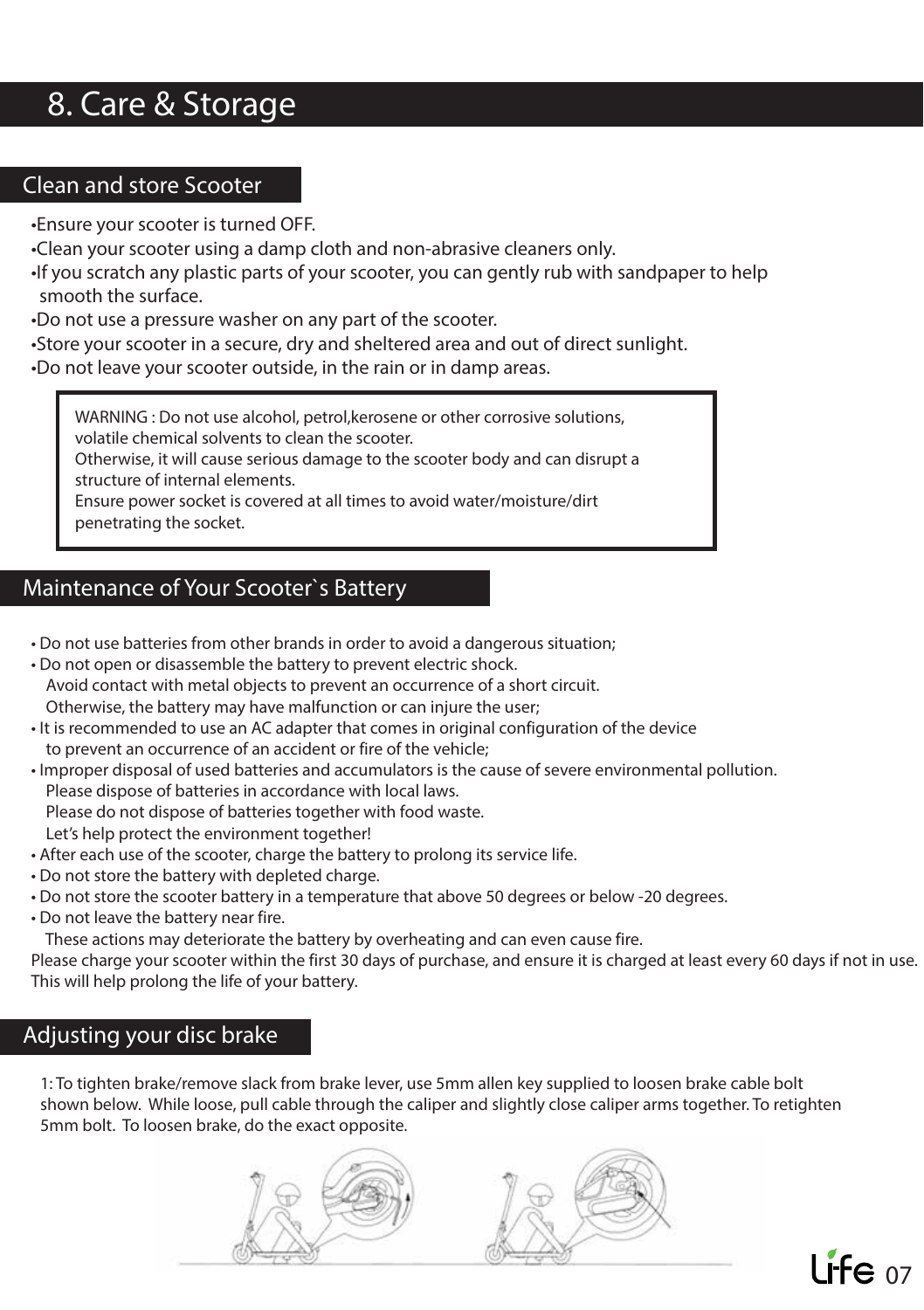# **9. Model Specification**

| Operating                 | Name                                            | parameters                                                                                               |
|---------------------------|-------------------------------------------------|----------------------------------------------------------------------------------------------------------|
| parameters                |                                                 |                                                                                                          |
| <b>Dimensions</b>         | Length x Width x                                | 106 x 42 x 115                                                                                           |
|                           | Height[1] (cm)                                  |                                                                                                          |
|                           | Folded: Length x                                | 106 x 42 x 48                                                                                            |
|                           | Width x Height(cm)                              |                                                                                                          |
| weight                    | Gross weight $(kg)$                             | Approx. 16kg                                                                                             |
|                           | Max load (kg)                                   | 120                                                                                                      |
| <b>Conditions</b>         | Age                                             | $14+$                                                                                                    |
|                           | Height(cm)                                      | $120cm+$                                                                                                 |
|                           | Max speed(km/h)                                 | About 25                                                                                                 |
|                           | Approx range (km)                               | Approx. 20                                                                                               |
|                           | Maximum slope(%)                                | Approx. 11                                                                                               |
| <b>Main Parameters</b>    | Suitable area                                   | Solid road surfaces and very gentle off-road surfaces.<br>Avoid loose ground and puddles deeper than 2cm |
|                           | Operating temperature<br>range( $\mathcal{C}$ ) | $-10-40$                                                                                                 |
|                           | Temperature of                                  | $-20$ to 50 max                                                                                          |
|                           | storage( $\mathcal{C}$ )                        |                                                                                                          |
|                           | Waterproof level                                | IPX4                                                                                                     |
|                           | Rated voltages(VDC)                             | 36V                                                                                                      |
|                           | Max voltage of                                  | 42V                                                                                                      |
| <b>Battery Parameters</b> | charging(VDC)                                   |                                                                                                          |
|                           | Rated power(Wh)                                 | 216                                                                                                      |
|                           | Smart battery                                   | Stress , insufficient voltage, short circuit, auto sleep/wake                                            |
|                           | management system                               | up, overheating protection.                                                                              |
| <b>Motor Parameters</b>   | Rated power(W)                                  | 250                                                                                                      |
|                           | Max power(w)                                    | 550                                                                                                      |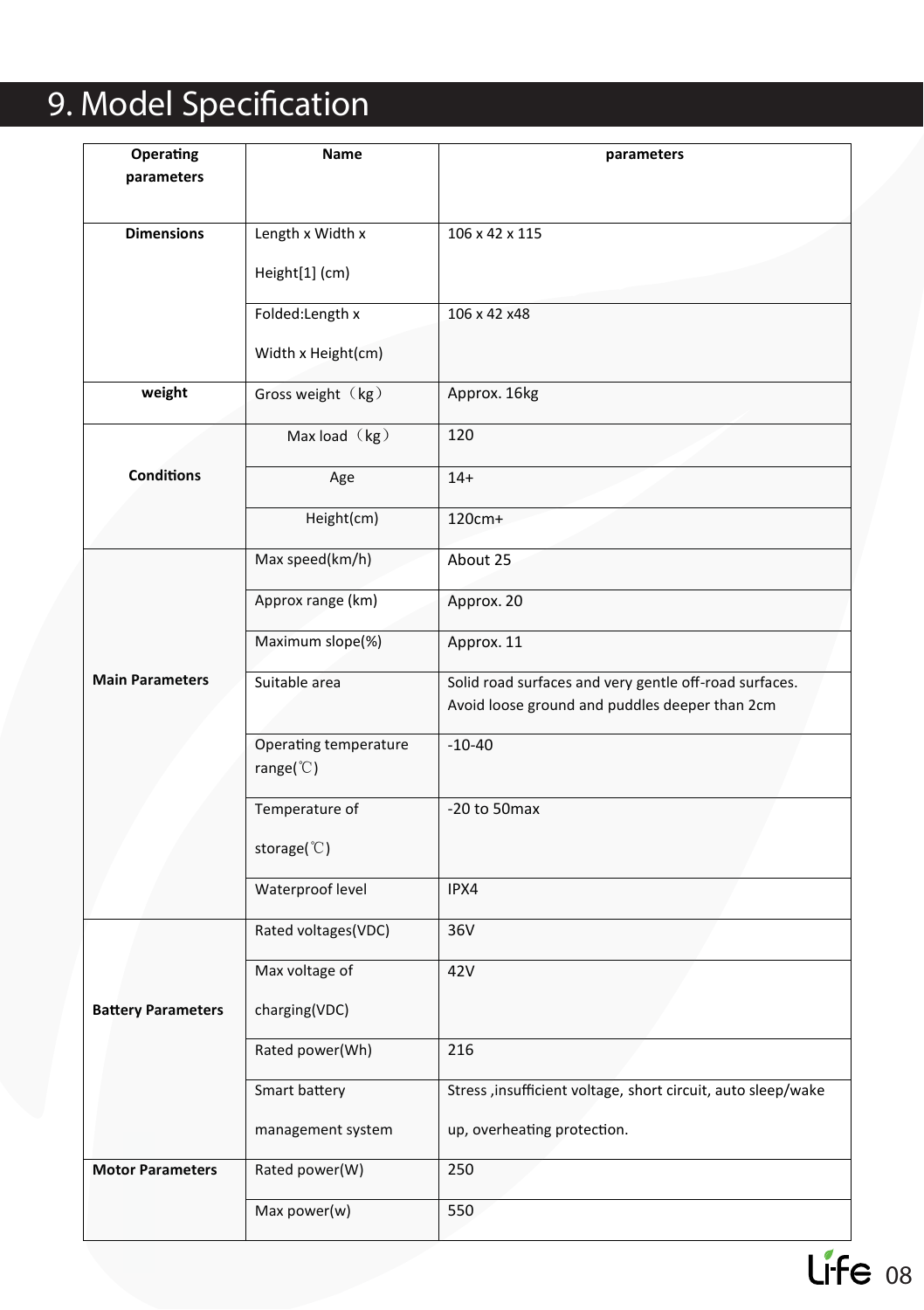|                           | Rated voltages(VDC)          | 36V                                                          |
|---------------------------|------------------------------|--------------------------------------------------------------|
|                           | Max voltage of               | 42V                                                          |
| <b>Battery Parameters</b> | charging(VDC)                |                                                              |
|                           | Rated power(Wh)              | 216                                                          |
|                           | Smart battery                | Stress, insufficient voltage, short circuit, auto sleep/wake |
|                           | management system            | up, overheating protection.                                  |
| <b>Motor Parameters</b>   | Rated power(W)               | 250                                                          |
|                           | Max power(w)                 | 550                                                          |
|                           | Rated power(W)               | 71                                                           |
|                           | Rated input voltage(VAC)     | 100-240V~                                                    |
| power adaptor             | Rated output<br>voltage(VDC) | 42                                                           |
| parameters                | Rated current(A)             | 1.5                                                          |
|                           | Certificate                  | CE, ROHS                                                     |
|                           | Charging time(hrs)           | Approx 4                                                     |

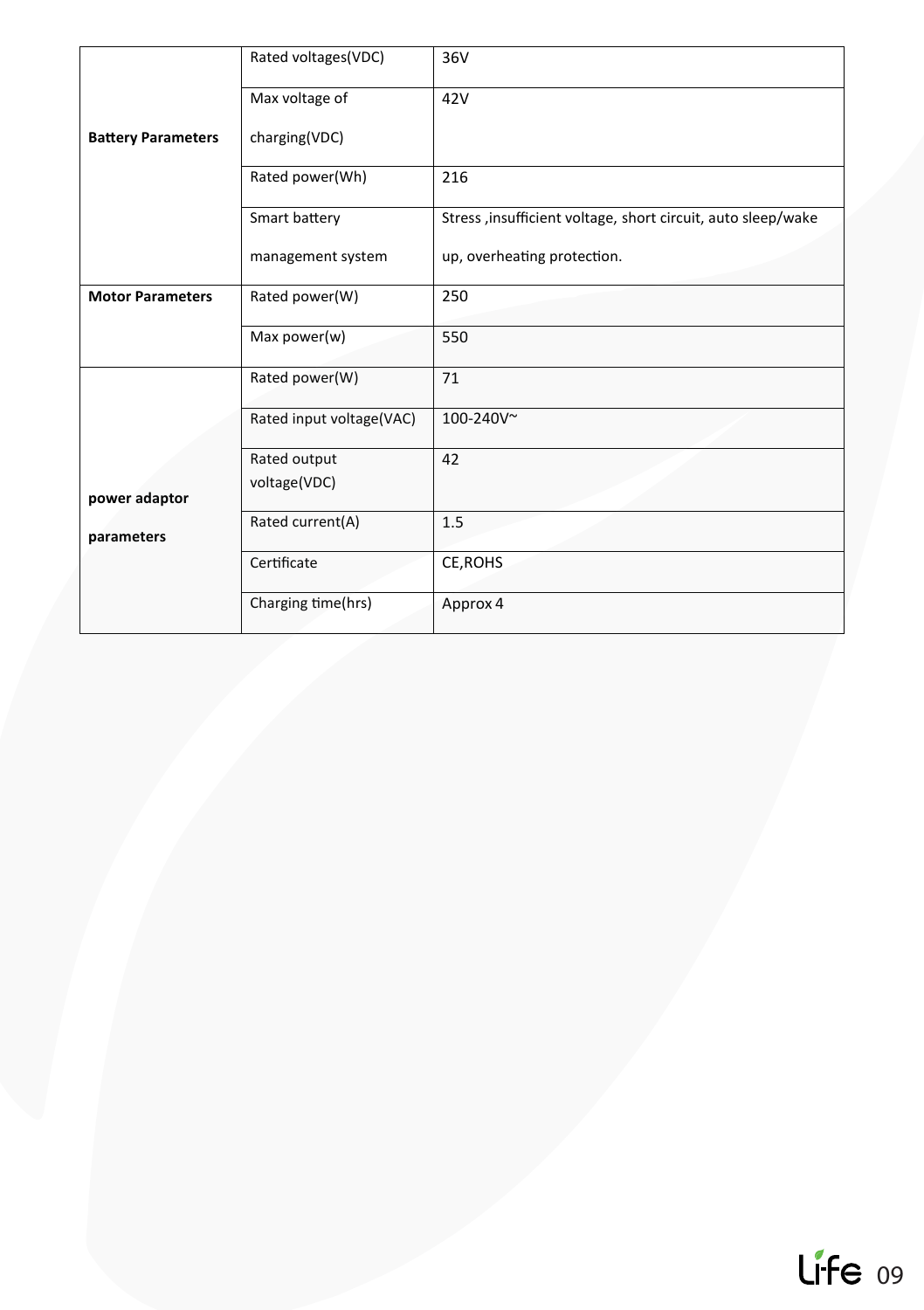# **10. Warranty**

Your new Li-Fe scooter is covered by a 12 month warranty. Any claims should be made through your retailer.

#### **WARRANTY TERMS**

| <b>Name</b>                                 | Information on warranty maintenance                                                                                                  | <b>Term</b> |
|---------------------------------------------|--------------------------------------------------------------------------------------------------------------------------------------|-------------|
|                                             |                                                                                                                                      |             |
| <b>Main Unit</b>                            |                                                                                                                                      |             |
|                                             | Frame, hub motor, controller, steering Wheel,<br>handlebar, control panel, rear hub, brakes, disc brakes                             | 1 year      |
| <b>Accessories</b>                          | Battery, power supply, brake level, switching gears                                                                                  | 6 months    |
| <b>Exterior&amp; Service</b><br>consumables | Lights, instrument cover, tyres*, inner tubes*, bell,<br>fender, propstand, battery compartment cover, foot<br>pad,<br>charging port | 3 months    |

**\*Please note, general "wear and tear" and accident damage is not included in this warranty.**